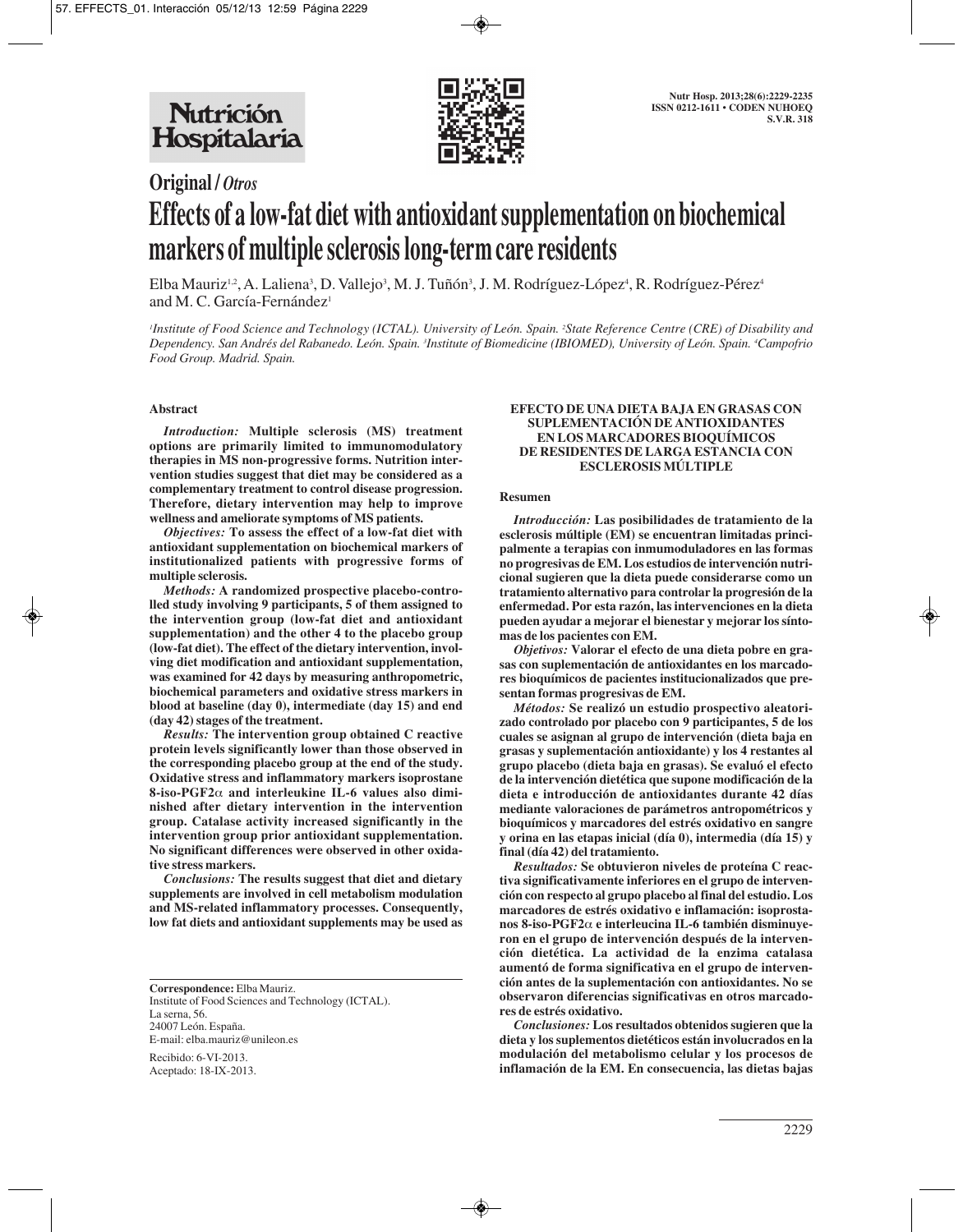**complementary therapies for treatment of multiple sclerosis.**

> (*Nutr Hosp.* 2013;28:2229-2235) **DOI:10.3305/nh.2013.28.6.6983**

Key words: *Low-fat diet. Antioxidant supplementation. Verbascoside. Multiple sclerosis.*

## **Introduction**

Multiple sclerosis (MS) is a complex multi-factorial neurodegenerative disease in which inflammation, demyelination and axonal damage are the major pathophysiological processes. Although the cause of MS is not yet fully understood, it is generally accepted that demyelination results on an autoimmune dysregulation mediated by the activation of inflammatory lymphocytes (CD4+T helper cells, Th17 cells and B lymphocytes)1,2. Focal infiltration of T cells, macrophages, microglial cells and other immune mediators into the blood-brain barrier initiate neuroaxonal loss and tissue injury3-5. Recent pathological patterns suggest that mitochondrial dysfunction and subsequent energy failure may also contribute to explain MS pathogenesis involving oligodendrocyte apoptosis and breakdown of the myelin sheath<sup>2,6</sup>. As a result, multifocal white matter and cortical lesions generated by myelin degradation drive to increasing disability levels including walking impairment, fatigue, imbalance, upper extremity dysfunction and cognitive decline.

MS disease course is heterogeneous and depends on the clinical presentation. There are three main MS types ranging from the relapsing-remitting MS (RRMS) disease form to the primary progressive MS (PPMS) and secondary progressive MS (SPMS) clinical subtypes. Most of MS patients begin with symptoms of neurological worsening followed by partial recovery typical of the RRMS form but within a period of 10-20 years from onset they enter a phase of slow and relentless progression called secondary progressive. PPMS disease course progress with slow relapses and is present only in a minority of patients (15%).

Because of MS heterogeneity and patient response variability, the use of pharmacological therapies, in particular immunomodulatory agents (interferon-β, glatiramer acetate), monoclonal antibodies (natalizumab) and chemotherapy agents (mitoxantrone), has been ineffective in progressive forms of MS and only partially effective in relapsing-remitting MS<sup>7,8</sup>. Therefore, the development of new therapies for controlling either disease or symptoms progression is needed, especially in MS progressive forms.

A number of MS patients  $(33-70\%)$ <sup>7</sup> use complementary or alternative medicine in the belief of improving disease outcomes. From this angle, nutritional interventions can be considered a very promising approach to

**en grasas y los suplementos antioxidantes podrían ser utilizados como terapias alternativas en el tratamiento de la EM.**

> (*Nutr Hosp.* 2013;28:2229-2235) **DOI:10.3305/nh.2013.28.6.6983**

Palabras clave: *Dieta baja en grasas. Suplementos antioxidantes. Verbascósido. Esclerosis múltiple.*

complement conventional MS treatments. Studies on the role of diet and dietary supplements such as polyunsaturated fatty acids (PUFA), vitamins, micronutrients and antioxidants in MS process have been reported in recent years<sup>2,8-11</sup>. Quercetin and interferon-beta have been reported to modulate immune responses in peripheral blood mononuclear cells isolated from sclerosis patients<sup>12</sup>. Investigation on PUFAs suggest the potential benefits of omega-3 and omega-6 fatty acids as antiinflammatory and neuroprotective agents<sup>13,14</sup>. Dietary supplementation with linoleic/lipoic acid, gingko biloba, selenium and Coenzyme Q has also being tested as antioxidant therapies with unequal results.

Likewise, interventions on fat content, nutrients and dietary intake are very limited. Therefore, further welldesigned randomized placebo-controlled trials are needed to support clinical and experimental data on the beneficial effects of dietary interventions over disease course and progression.

In this study we present a nutritional intervention on MS patients from a long term care facility consisting on reducing dietary fat content while supplementing with an antioxidant/anti-inflammatory compound. The aim of the study was the investigation of the effectiveness of diet and dietary supplementation on biochemical markers of patients with progressive forms of multiple sclerosis. The analysis of biochemical parameters included inflammatory and oxidative markers i.e. oxidation enzymes, cytokines Il-6 and isoprostaglandines in blood and urine samples.

## **Methods**

### *Subjects*

A group of 9 MS patients with secondary progressive MS ( $n = 4$  for diet intervention and  $n = 5$  for diet intervention and antioxidant supplementation) was recruited from a long term care centre. Exclusion criteria included the use of food therapeutic products. Differences between groups in clinical and anthropometric characteristics were not significant. All patients have extended disability status scale (EDSS) scores higher than 6.5, which can be categorized as severe disability. The study was approved by the Ethical Committee of the University of León and participants were informed and provided written consent prior study inclusion.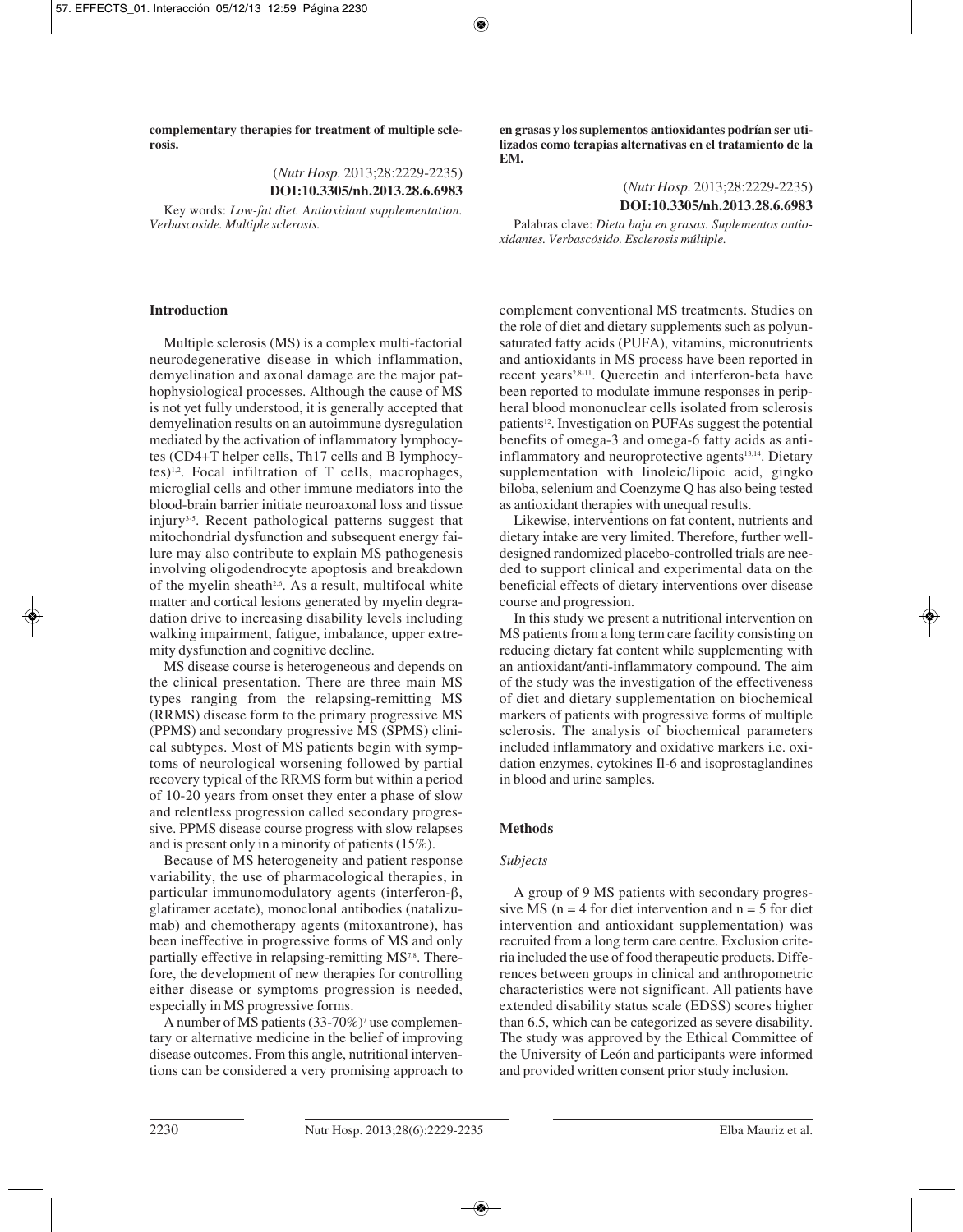# *Protocol*

The protocol was in accordance with the Helsinki declaration for Research on human beings. Anthropometric parameters were collected at day 0, day 14 and day 42 of the study.

Diet intervention consisted on the replacement of either the first or second course at lunch by prepared foods from Campofrio Food Group. Prepared foods included triturated meals or processed meat products. The diet was adapted by a dietician according to the specific requirements of each patient (caloric expenditure: 1500 Kcal, type of mastication/chewing diet). Prepared foods were given five days per week during 42 days to all participants. Prepare foods' fat content did not exceed 30% of total daily calories.

Food intake of prepared products was recorded over the whole period of the study. The dietary assessment from day 0 to 14 was used to categorize the participants into two treatment groups. Patients with less records of food items consumed  $(n = 4)$  were assigned to the group just with diet intervention while participants with complete daily food records  $(n = 5)$  were included into the group involving diet modification and antioxidant supplementation. The vegetal extract containing Lipia citriadora (PLX®) was used as anti-inflammatory/antioxidant supplement. The intervention group DIETAO received 200 mg/day of PLX® powder (10% verbascoside w/w) added to the prepared food use as replacement product from day 14 to day 42 of the study (5 days a week).

#### *Assays: Blood and urine sampling*

Blood samples were collected after overnight fasting at day 0, 14 and 42 of the study.

Biochemical serum parameters including glucose, triglycerides, cholesterol, creatinine, ferritin, urea, insulin homeostatic model assessment (HOMA) (data not shown) and C reactive protein (CRP) were analysed by a clinical hematology laboratory according to international standards.

Enzyme oxidation activity was measured in our laboratory from another blood sample by the following methods. Total antioxidant status (TAS) and catalase (CAT) activity were evaluated by the Re (1999) and Aebi (1984) methods respectively<sup>15-17</sup>. Glutathione peroxidase (GPx) was determined by the Gunzler and Flohé (1984) method<sup>18,19</sup> and superoxide dismutase (SOD) activity measurements were performed using the Oberley and Spitz technique  $(1984)^{20}$ .

The levels of IL-6 levels in serum were determined using an immunoassay kit provided by Bionova científica S.L (Madrid, Spain) according to manufacturer's instruction. The estimation of isoprostanes in urine was developed by using an immunoassay commercial kit Bionova científica S.L (Madrid, Spain) to determine 8 isoPGF2α following manufacture's indication. Urine samples were obtained from participants at baseline, intermediate and end stages of the study by either drip collector or urinary intermittent catheterization.

## *Statistical Analysis*

Data from three separated experiments corresponding to the different stages of the study were assessed. Statistical analysis was performed using the SPSS 19.0 programme (SPSS Inc., Chicago, IL, USA). Results were expressed as mean values ± SD (standard deviation). Values of  $p < 0.05$  were considered statistically significant. As results followed a normal distribution, the Student test was used to estimate the effect of diet intervention and antioxidant supplementation.

#### **Results**

All nine subjects completed the study. Baseline demographic and clinical characteristics were similar in both groups (Table I). Pharmacological and symptomatic treatment of participants did not differ between groups and remain constant from baseline to the end of the study. Specific requirements were taken into account depending on the type of diet (hypocaloric,

| <b>Table I</b><br>Demographic and anthropometric characteristics of participants <sup>a</sup> |                          |                               |                          |                               |                          |                               |  |  |
|-----------------------------------------------------------------------------------------------|--------------------------|-------------------------------|--------------------------|-------------------------------|--------------------------|-------------------------------|--|--|
|                                                                                               |                          | Day 0                         |                          | Day 14                        |                          | Day 42                        |  |  |
|                                                                                               | Placebo<br>group $n = 4$ | Supplemented<br>group $n = 5$ | Placebo<br>group $n = 4$ | Supplemented<br>group $n = 5$ | Placebo<br>group $n = 4$ | Supplemented<br>group $n = 5$ |  |  |
| Mean age (years)                                                                              | 55.75 (4.72)             | 56.2 (7.19)                   |                          |                               |                          |                               |  |  |
| Gender (m:f)                                                                                  | 1:3                      | 2:3                           |                          |                               |                          |                               |  |  |
| $Height$ (cm)                                                                                 | 156.5(5.19)              | 167.8 (15.04)                 |                          |                               |                          |                               |  |  |
| Weight $(kg)$                                                                                 | 61.87(9.93)              | 66.7(11.05)                   | 59.07(8.79)              | 71.04 (13.74)                 | 59.6 (9.55)              | 71.82 (13.99)                 |  |  |
| Body mass Index                                                                               | 25.43 (2.88)             | 24.76 (2.43)                  | 24.1 (3.26)              | 25.08 (2.28)                  | 24.3(3.51)               | 25.35(2.33)                   |  |  |
| Disease duration (years)                                                                      | 16(4.24)                 | 16(6.19)                      |                          |                               |                          |                               |  |  |

a Data are expressed as mean (standard deviation)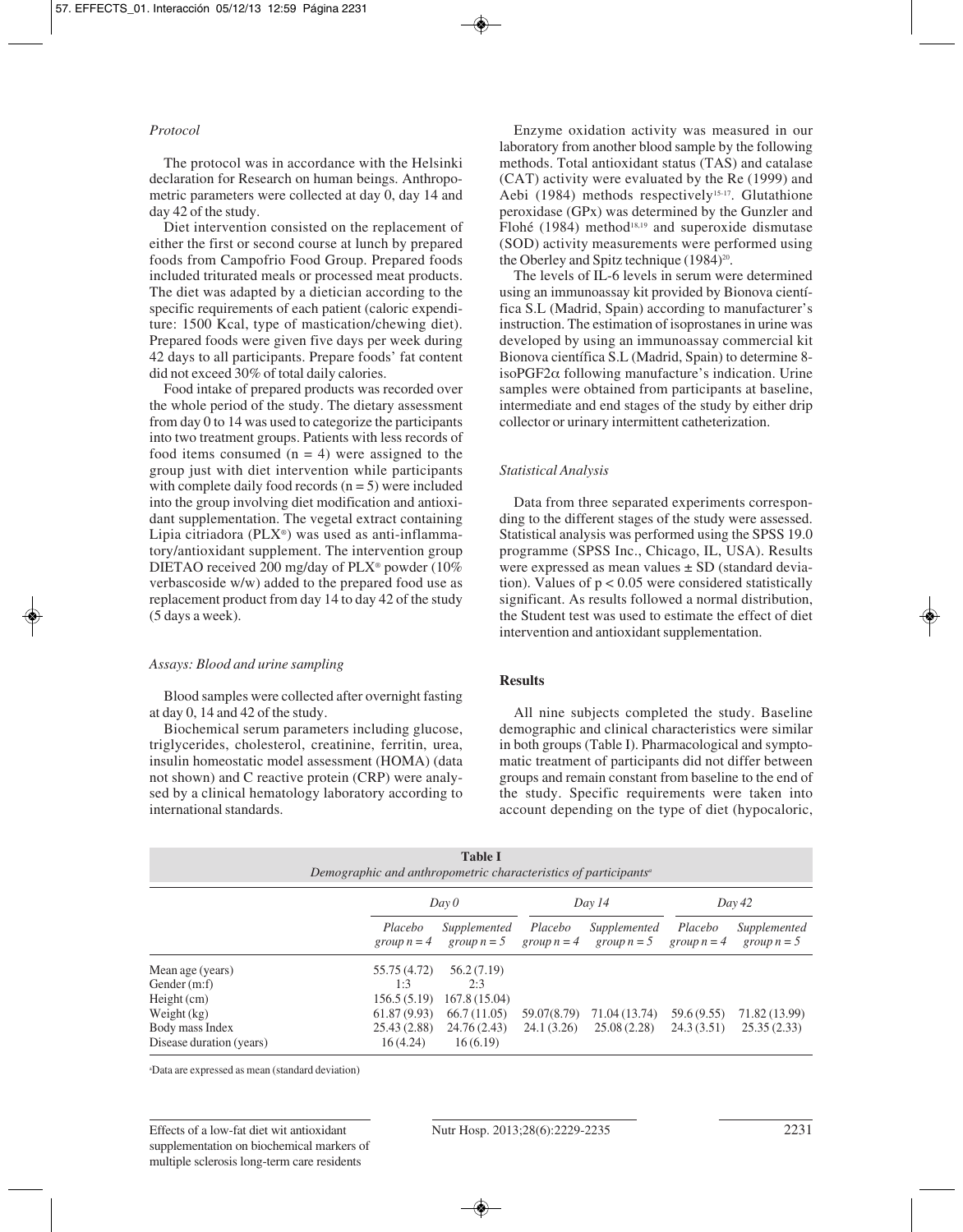puréed or easy mastication) in order to adapt total daily calories, food texture and fat content. Patient characteristics and anthropometric values including height, weight and Body-mass Index (BMI) at day, 0, 14 and 42 are summarized in Table I. No significant variations in weight and body mass were seen between groups along the trial nor over/under-weight deviations as response to diet intervention.

Most of the biochemical parameters were within ordinary ranges although comparison between groups yielded some differences (see Table II). Glucose, cholesterol, lipids, protein (albumin, prealbumin) and mineral concentrations (data not shown) within groups did not change significantly from baseline to the end of the trial.

The most striking result was the decrease of mean C reactive protein levels in the supplemented group. CRP concentration reached a difference value of 6.40 mg/L (SD 13.31) after supplementation while an increment of 9.125 mg/L (SD 14.15,  $p < 0.05$ ) was observed in the placebo group at the end of the study.

Slight differences were found in antioxidant enzyme activities from patients consuming the antioxidant supplement compared to the placebo group (Table III). Total antioxidant status (TAS) values in serum remain equivalent throughout the study and the only statistical significant difference between groups was observed at the intermediate stage (day 14) of the study. Glutathione peroxidase levels were also within normal ranges although a slight decrease was seen from diet intervention (day 0) to the end of the study in either supplemented (difference -1.91, SD 1.63) or placebo (difference - 1.72, SD 1.04) groups. SOD activity increase similarly in both groups (difference 1.58, SD 2.81 and difference 1.84, SD 1.67) along the trial (from day 0 to day 42). The most relevant differences were found for catalase levels. The increase in catalase antioxidant activity was significantly higher in the supplemented group (difference value of 35.09, SD 63.26) after diet intervention (day 14) in comparison with the placebo group (difference value 1.28, SD 73.12).

The results obtained from the analysis of other oxidative markers were in agreement with this trend (Fig. 1 a). The levels of IL-6 in serum decreased in the supplemented group prior antioxidant supplementation (difference 3.26, SD  $6.2$  p < 0.05) and remain stable during the last stage of the study (difference 0.27, SD 1.13  $p < 0.05$ ). On the contrary, the mean value of IL-6 in the placebo group increased from baseline to the

| <b>Table II</b><br>Changes on mean scores of biochemical parameters throughout the study <sup><math>\alpha</math></sup> |                          |                               |                          |                                 |                          |                               |  |
|-------------------------------------------------------------------------------------------------------------------------|--------------------------|-------------------------------|--------------------------|---------------------------------|--------------------------|-------------------------------|--|
|                                                                                                                         | Day 0                    |                               | Day 14                   |                                 | Day 42                   |                               |  |
|                                                                                                                         | Placebo<br>group $n = 4$ | Supplemented<br>group $n = 5$ | Placebo<br>group $n = 4$ | Supplemented<br>group $n = 5$   | Placebo<br>group $n = 4$ | Supplemented<br>group $n = 5$ |  |
| Glucose $(g/dL)$                                                                                                        | 83.5 (10.37)             | 75.4(6.80)                    | 82(11.16)                | 70.8(9.23)                      | 89 (7.87)                | $76.75(6.65)^*$               |  |
| Cholesterol total $(mg/dL)$                                                                                             | 172.5 (42.88)            | 236.4 (88.20)                 |                          | 180.25 (48.43)* 232.6 (69.41)*  | $175(48)$ *              | 237.8 (84.64)*                |  |
| Triglycerides (mg/dL)                                                                                                   | 102.75 (41.72)           | 164.2 (109.91)                | $99.5(26.85)$ :          | $151.8(84.83)$ ±                | 113.5(44)                | 147.4 (89.82)                 |  |
| Lipids total (mg/dL)                                                                                                    | 534.25 (147.22)          | 755.4 (324.13)                |                          | 550.5 (147.64)* 733.4 (229.25)* | $551.25(160)*$           | 742.2 (300.74)*               |  |
| Albumine $(g/L)$                                                                                                        | 3.7825(0.49)             | 4.162(0.29)                   | $3.885(0.33)*$           | $4.066(0.29)$ *                 | 3.8125(0.32)             | 4.136(0.31)                   |  |
| Retinol Binding Protein (mg/dL)                                                                                         | 3.775(2.58)              | 4.725(0.53)                   | $3.4(1.94)$ *            | $5.06(1.07)^{*}$                | $3.5(2)$ *               | $5.54(1.47)^*$                |  |
| C reactive protein $CRP$ (mg/L)                                                                                         | 16.325(19.11)            | 4.08(3.36)                    | $22.52(25.76)^*$         | 9.88(13.06)                     | $19.11(33)*$             | 3.48(1.46)                    |  |

a Data are expressed as mean (standard deviation).

\*Intra-group values ( $p < 0.05$ ) are significantly different according to the Student test after intervention.

‡Inter-group values (p < 0.05) are significantly different according to the Student test.

| <b>Table III</b><br>Effect of extract supplementation on enzyme oxidation activity |                    |                |                |                         |  |  |  |
|------------------------------------------------------------------------------------|--------------------|----------------|----------------|-------------------------|--|--|--|
|                                                                                    |                    | Day 0          | Day 14         | Day 42                  |  |  |  |
| TAS (U/mg protein)                                                                 | Placebo group      | 0.82(0.28)     | 0.70(0.21)     | 0.82(0.12)              |  |  |  |
|                                                                                    | Supplemented group | 0.84(0.17)     | 0.74(0.16)     | 0.90(0.20)              |  |  |  |
| SOD (U/mg protein)                                                                 | Placebo group      | 3.86(1.62)     | 4.17(2.14)     | 5.44(1.55)              |  |  |  |
|                                                                                    | Supplemented group | 3.38(1.1)      | 3.65(1.12)     | 4.94(1.59)              |  |  |  |
| GPx (U/mg protein)                                                                 | Placebo group      | $2.86(0.48)$ : | 0.87(0.62)     | 0.95(0.67)              |  |  |  |
|                                                                                    | Supplemented group | $2.53(1.55)$ : | 0.76(0.33)     | $0.82(0.20)$ $\ddagger$ |  |  |  |
| $Cat(U/mg)$ protein)                                                               | Placebo group      | 97.14 (45.38)  | 98.42 (20.59)  | 105.64(51.76)           |  |  |  |
|                                                                                    | Supplemented group | 69.83 (26.24)  | 104.92 (49.17) | 98.72 (56.17)           |  |  |  |

a Data are expressed as mean (standard deviation).

\*Intra-group values (p < 0.05) are significantly different according to the Student test after intervention.

‡Inter-group values (p < 0.05) are significantly different according to the Student test.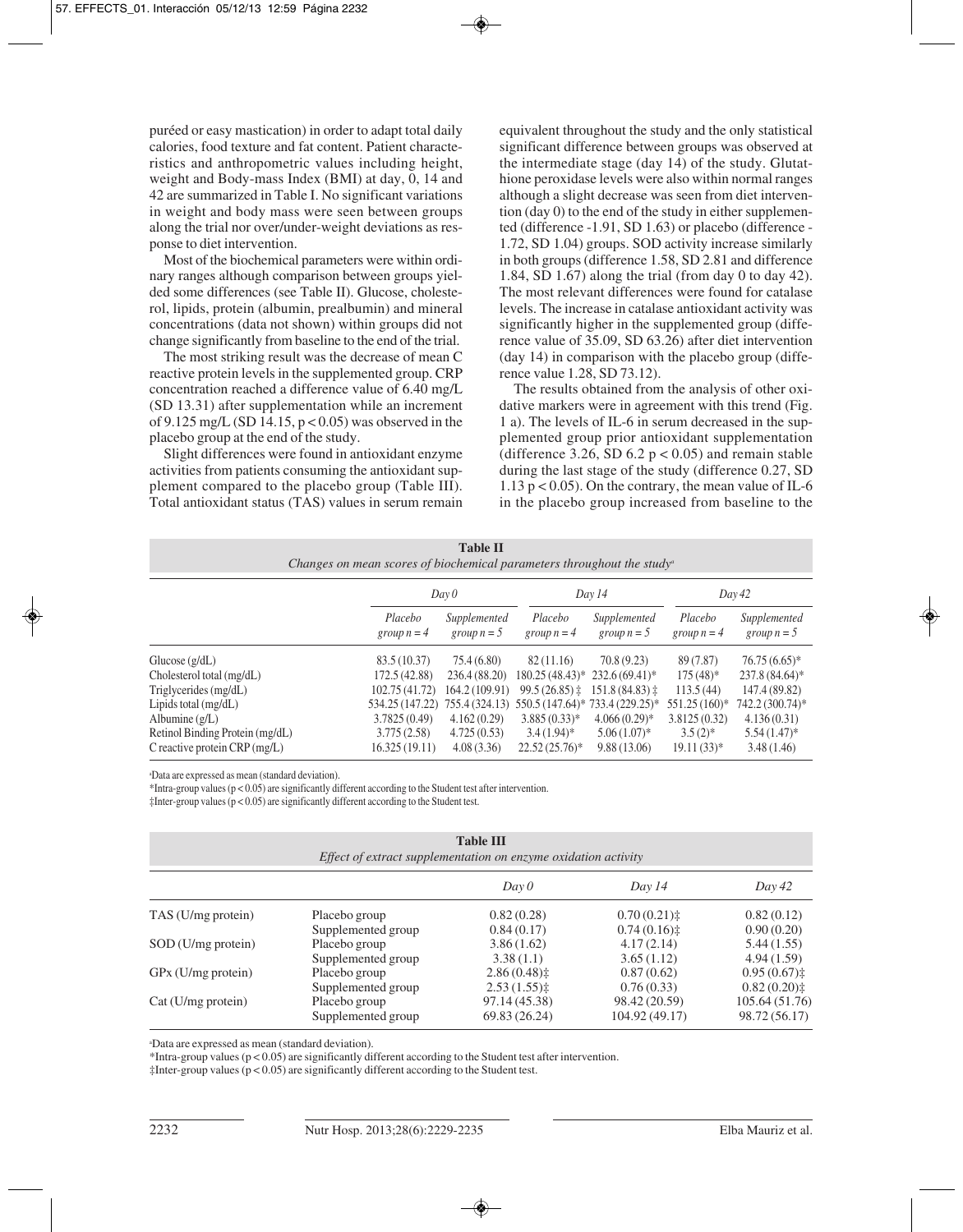

*Fig. 1.—Representation of mean scores (SD) for: a) IL-6 and b) 8-isoPGF2*<sup>α</sup> *values.*

intermediate stage (difference 4.12, SD 4.58) and diminished subsequently at the end of the study (difference -3.87, SD 4.37).

The same response was observed for measurements of isoprostanes as lipid peroxidation markers in urine. For the supplemented group the decrease in mean values between the baseline and the end of the study was 1889.50 pg/mL (SD 1115.01) while an increment of 1634.66 pg/mL (SD 2109.36) was observed for the placebo group throughout the same period (Fig. 1 b).

## **Discussion**

In spite of recent advances in the development of immunomodulator drugs, pharmacological therapies have been proven ineffective in severe presentations of multiple sclerosis including secondary progressive MS. At present, the performance of therapeutic interventions is primarily focused on ameliorating symptoms in order to improve the patient's quality of life. Amongst complementary treatments nutrition has been considered as a decisive factor to control symptoms and enhance wellness of MS patients. Although no special diets are associated with MS, the impact of diet and dietary supplements on the course of progressive forms of the disease has been studied during the last years<sup>5</sup>.

In the present study our findings in biochemical parameters and oxidative stress markers after diet intervention in MS patients are reported. The impact of prepared food products as substitutes of high fat content courses revealed differences in antioxidant and anti-inflammatory parameters between treatment groups. The most remarkable result is the increase of catalase activity and the reduction in CPR reactive values in the antioxidant supplemented group.

Previous studies have evaluated the effect of diets with low saturated fat content on patients with relap-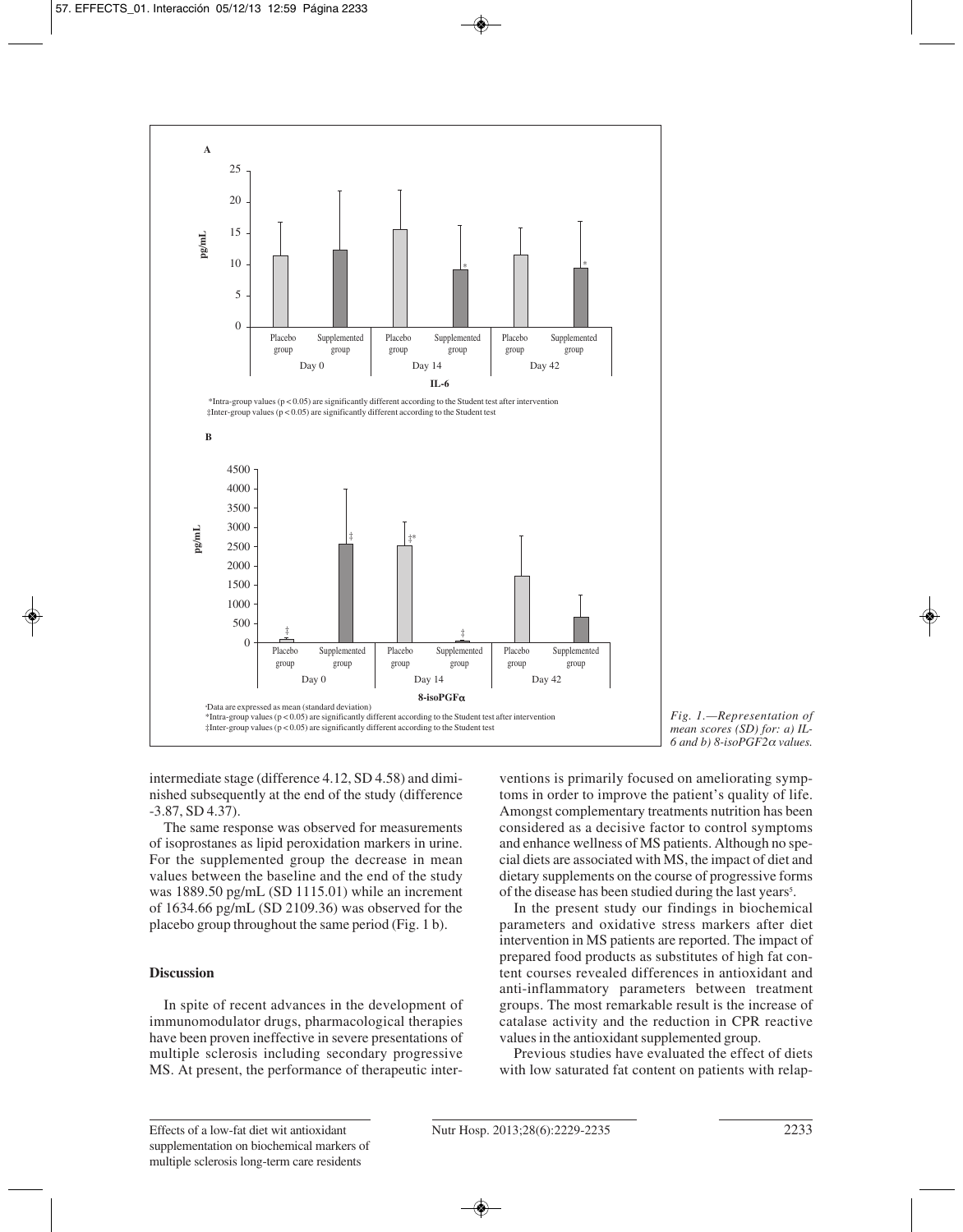sing-remitting MS. This is the first study to prove the influence of a low fat diet in persons with progressive presentations of MS. The reduction of fat content was first studied by Swank in the 1950's by comparing different levels of fat and oil consumption with the development of disability and the frequency of mortality in MS patients along 35 years with a non-randomized retrospective trial<sup>21</sup>. Swank suggested that following a diet with low fat content (average 15 g/day) in both total and saturated fats provided better outcomes in terms of disability and disease activity.

Another trial has obtained moderate benefits on physical and mental health of RRMS patients by assessing the influence of a low fat dietary intervention with  $ω3$ polyunsaturated fatty acid supplementation8. However, the effect of ω3 polyunsaturated fatty acid supplementation is controversial. Some studies have associated ω3 fatty acid supplementation with decreased matrix metalloproteinase-9 (MMP-9) levels and potential immune-modulator action while others have not detected beneficial effects when compared with interferon  $β$  treatment<sup>11-13</sup>.

In our study fat content was diminished in more than 50% by introducing courses low in total and saturated fats (data not shown). As mentioned above, patients who followed inconstantly diet modifications were included in the placebo group. Food daily intake records of these participants indicated less consume of prepared food products in a range of 40-75% when compared with the supplemented group. Lipid levels were not affected and remain constant throughout the study, although several differences were found after diet modification in enzyme oxidation activity and inflammatory markers. The most remarkable changes were observed in the supplemented group after diet intervention in catalase activity, IL-6 and 8-isoPGF2α values.

The increase in catalase activity prior supplementation may respond to the balanced effect of fat composition on the diet. SOD levels also increased slightly in both groups after diet intervention. The production of reactive oxygen species is increased in inflammatory and demyelinating diseases like MS as a response to the failure of cellular detoxification and antioxidant mechanisms6,22. Since the catalase enzyme remove hydrogen peroxyde produced during inflammation, the increase of catalase activity may explain the reactivation of the detoxifying process after reducing dietary fat.

Similar effects were observed for IL-6 and 8 isoPGF2 $\alpha$  in serum and urine samples after diet intervention. Cytokines are implicated in MS autoimmune response and neuronal dysfunction initiated by T-cell and macrophage infiltration<sup>23</sup>. In particular, IL-6 induces differentiation of TH17 and B cells<sup>23,24</sup> and immunoglobulin production resulting on a good biomarker of inflammatory disease activity. Although the slight decrease observed in the supplemented group prior antioxidant supplementation is not statistically significant it suggests that a low fat diet may contribute to reduce blood levels of IL-6 and other pro-inflammatory markers<sup>25</sup>.

The assessment of lipid peroxidation markers revealed a significant variation of  $8$ -isoPGF2 $\alpha$  in the supplemented group. The effect of verbascoside, one of the components contained on the plant extract supplementation, in phospholipid membranes shows its potential as a lipid antioxidative agent<sup>26</sup>. Nevertheless, changes in isoprostanes urine levels were attained prior antioxidant supplementation. The presence of lipid peroxidation products in body fluids and its relationship with MS and disability progression have been previously reported<sup>27</sup>. The comparison of isoprostanes levels between MS patients and controls suggest that 8-epi-prostaglandin (PG)-P2α may be used as a valuable noninvasive marker of oxidative stress. In our study the significant decrease of 8-isoPGF2 after reassessing the fat balance on the diet may explain the impact of fatty acid composition on the inflammatory and oxidative process of multiple sclerosis<sup>8,13</sup>.

C reactive protein was the only inflammatory marker that decreased after antioxidant supplementation. The supplemented group presented higher CRP levels in serum prior supplementation that subsequently diminished at the end of the study. This drop may respond to the effect of the anti-inflammatory properties of verbascoside. The impact of lemon verbena extracts containing verbascoside as a complementary treatment to inflammatory response has been investigated in joint management, resistance exercise and inflammatory bowel disease28-30. The study of immune cell membrane fatty acids in MS patients also suggests a correlation between CRP and phospholipid composition of cell membranes<sup>31</sup>. In addition, verbascoside antioxidative effect in phospholipid membrane structures have been previously reported<sup>32</sup>. Therefore it may be considered that verbascoside supplementation may contribute to modulate the inflammatory response and oxidative damage of demyelinating and chronic inflammatory diseases.

Although sample size limits the statistical significance of this study as well as the interpretation of results, the comparison between placebo and supplemented groups allows the assessment of relevant trends and set the basis for further investigation. The examination of the therapeutical effects of a low fat diet in relapsing and progressive forms of MS may be an interesting approach to complement the limited range of treatments available. Likewise, the impact of dietary supplements on inflammation may be improved by enlarging the size of randomized, double-blind placebo-controlled studies. The effectiveness of complementary and alternative therapies should also rely on the development of feasible non-invasive markers that allow the quantification of disability activity and the implementation of disability progression scales in order to improve the quality of life of MS patients.

## **Conclusions**

This paper reports the effect of a low fat dietary intervention with antioxidant supplementation in 9 MS